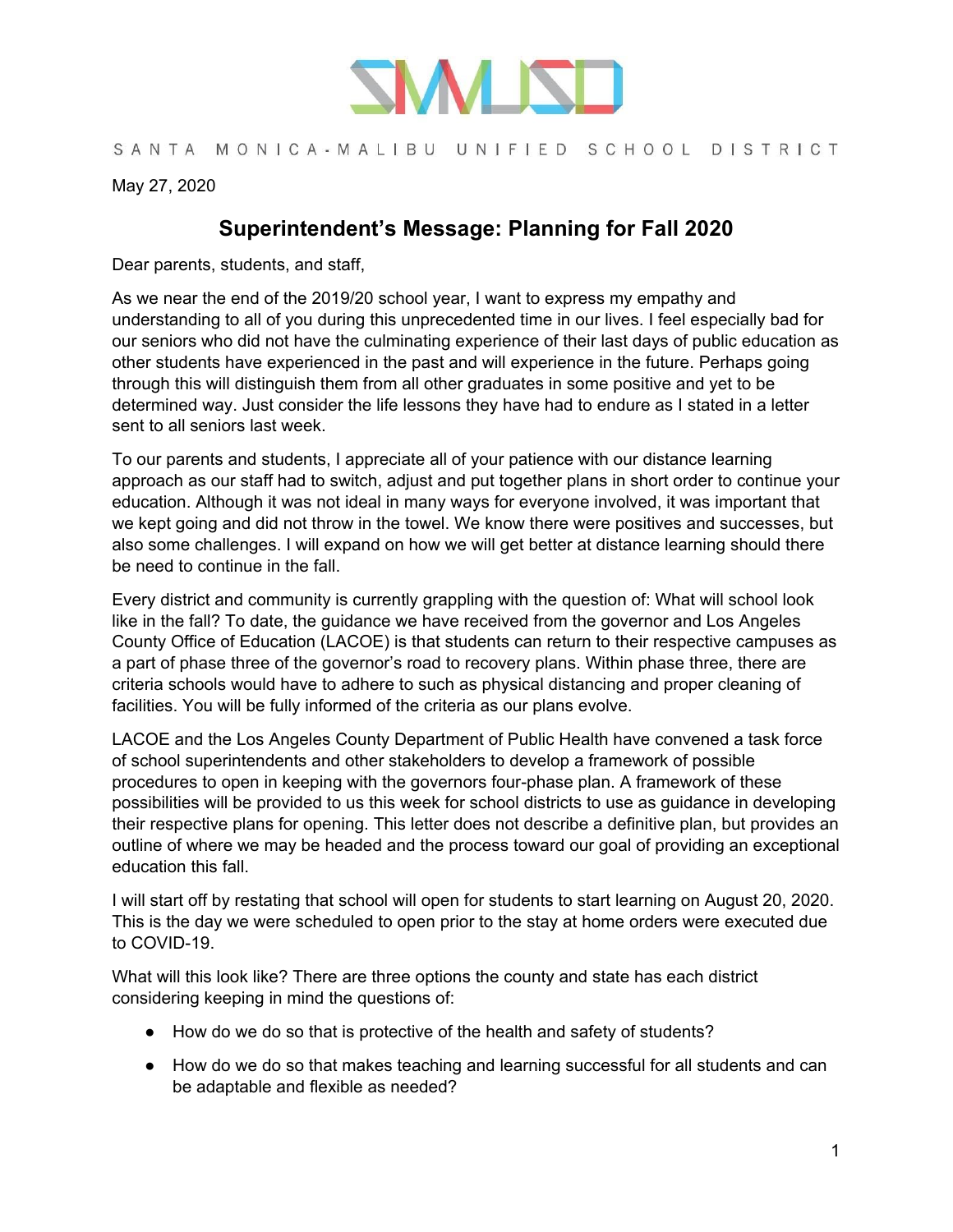

- SANTA MONICA-MALIBU UNIFIED SCHOOL DISTRICT
	- How do we do so realize that some of our parents need to get back to work and can not stay at home with their children?
	- How do we do so realize some parents may not want their students to return in person, even if clearance from guiding agencies has been provided.

Options under consideration:

- 1. Distance learning continues. We would need to stress test this idea with the questions posed above.
- 2. Classroom experience: I believe we will have clearance on a version of in-classroom experience where physical distancing is required. This option is the most intriguing one I'm seeing being talked about by many superintendents I am collaborating with in our county and state. We would accomplish this through a hybrid approach between distance learning and in-classroom experience so that fewer students will be in a classroom at one time.

Variations being discussed under this hybrid approach are consideration of an alternating schedule throughout the week where a group of students stay home and a group are in school on any given school day.

Another variation of a hybrid model being discussed in the county is a version of a half day schedule where a group of students come in the morning and another group attend in the afternoon.

3. Full return to school once we are released as part of the state and county plan. We understand there may be families who do not want students to return to campus for a variety of personal reasons and we would create a program to address these concerns to support these families and continuity of education.

All three approaches have details to be worked out and all three approaches have different implications and challenges for elementary, middle, and high school grades levels. Dr. Jacqueline Mora, Assistant Superintendent of Educational Services, and her team are working with teachers and principals to identify issues with each model and developing solutions and protocols.

You have received an important parent and staff [survey](https://bit.ly/LearningSurvey20) so we may learn from your experience this past two-and-a-half months and about aspirations and concerns you may have for the opening of school in the fall. I highly encourage all parents, guardians and staff to complete the survey. Statistics teach us the more people we have completing the survey, the more accurate we will be in understanding our community's needs. Our desire is to engage our parents and staff to the issues and challenges we need to address before a final recommendation of our plan for fall is presented to the school board for approval.

I realize many people are expecting more specific details to what school will look like when we open, but this is the most I can provide to you at this moment. I know that you may be anxious and that is understandable. The situation is fluid and the needs of each community are different in terms of child care and access to all necessary tools and environment to maximize a